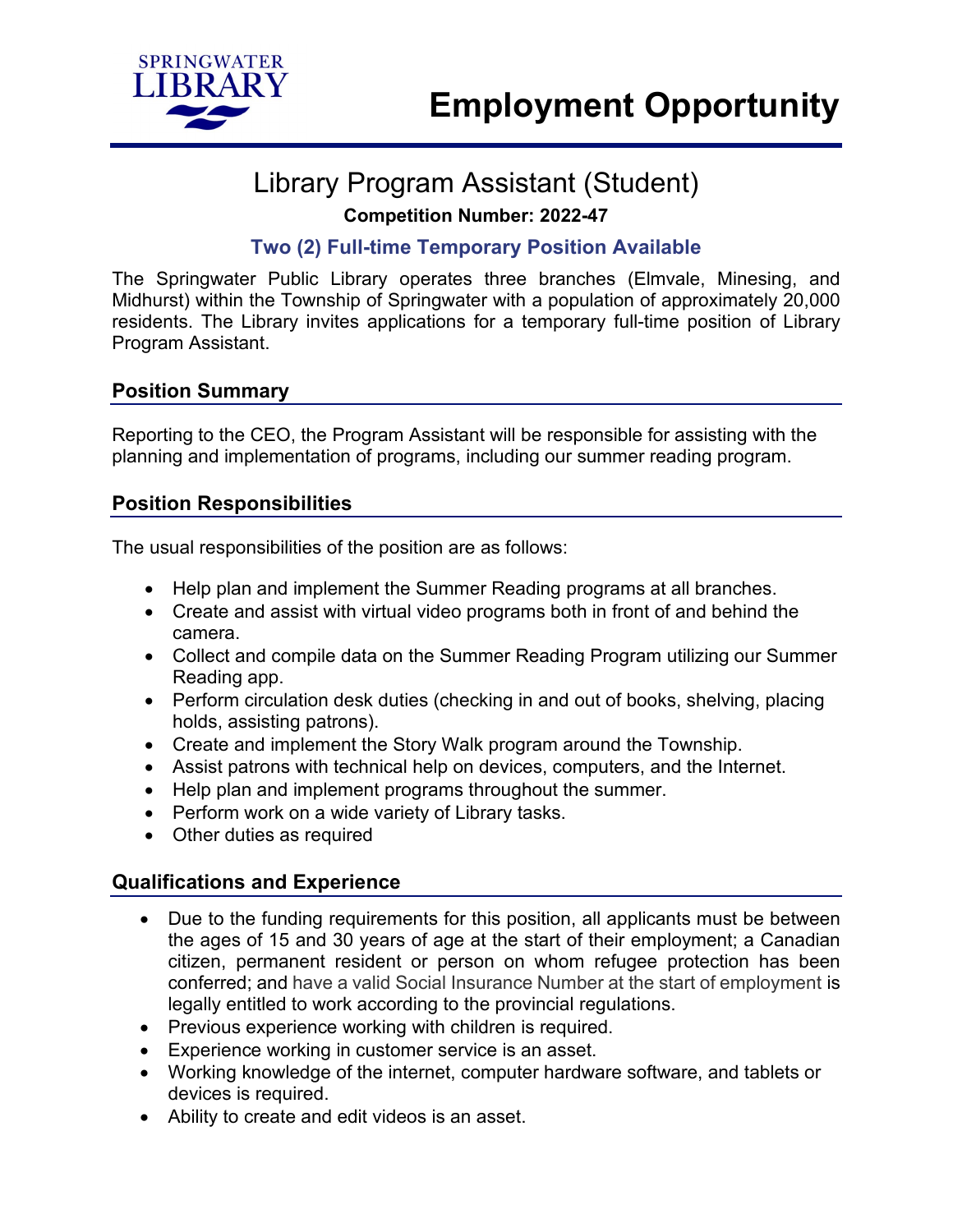- Ability to work independently and effectively in a team environment.
- Must possess effective communication skills to provide excellent customer service.
- Ability to maintain discretion and a high degree of confidentiality of information is critical.
- Must be willing to work flexible hours, including Saturdays and some evenings.
- Must be able to work at any branch location (Elmvale, Midhurst, Minesing); this position will require travel between all three branches of the Springwater Public Library.
- As a condition of employment, all applicants must be willing to submit a Criminal Records Search - Vulnerable Sector Screening that is acceptable and in good standing to the Springwater Public Library.

# **Rate of Pay**

The rate of pay for this position is \$15.26 per hour (2022 rate) plus statutory holidays and vacation pay as per the Employment Standards Act.

*Please note that this is a temporary contract position until September 3, 2022.*

Please note that all summer student positions are contingent on funding.

## **Hours of Work**

This position, with an anticipated start date beginning in June 2022, offers 35 hours a week, including evenings and Saturdays.

### **How to Apply**

Apply online by visiting [www.springwater.ca/careers](http://www.springwater.ca/careers) and click on **Apply Now** to submit your cover letter and resume for Competition Number 2022-47.

### **Closing Date:** June 3, 2022.

**Note:** Applications that are not submitted online will not be considered. All applicants must provide a valid email address for communication purposes. Written correspondence pertaining to this recruitment may be sent to the email address provided. Applicants are responsible for ensuring that they check their email regularly. Personal information is collected under the authority of the *Municipal Act* and is used to determine eligibility for potential employment.

**Important:** As a condition of hire, all new employees will be required to comply the mandatory COVID-19 Vaccination Policy that is in effect.

The Library thanks all applicants for their interest. Only those candidates selected for an interview will be contacted.